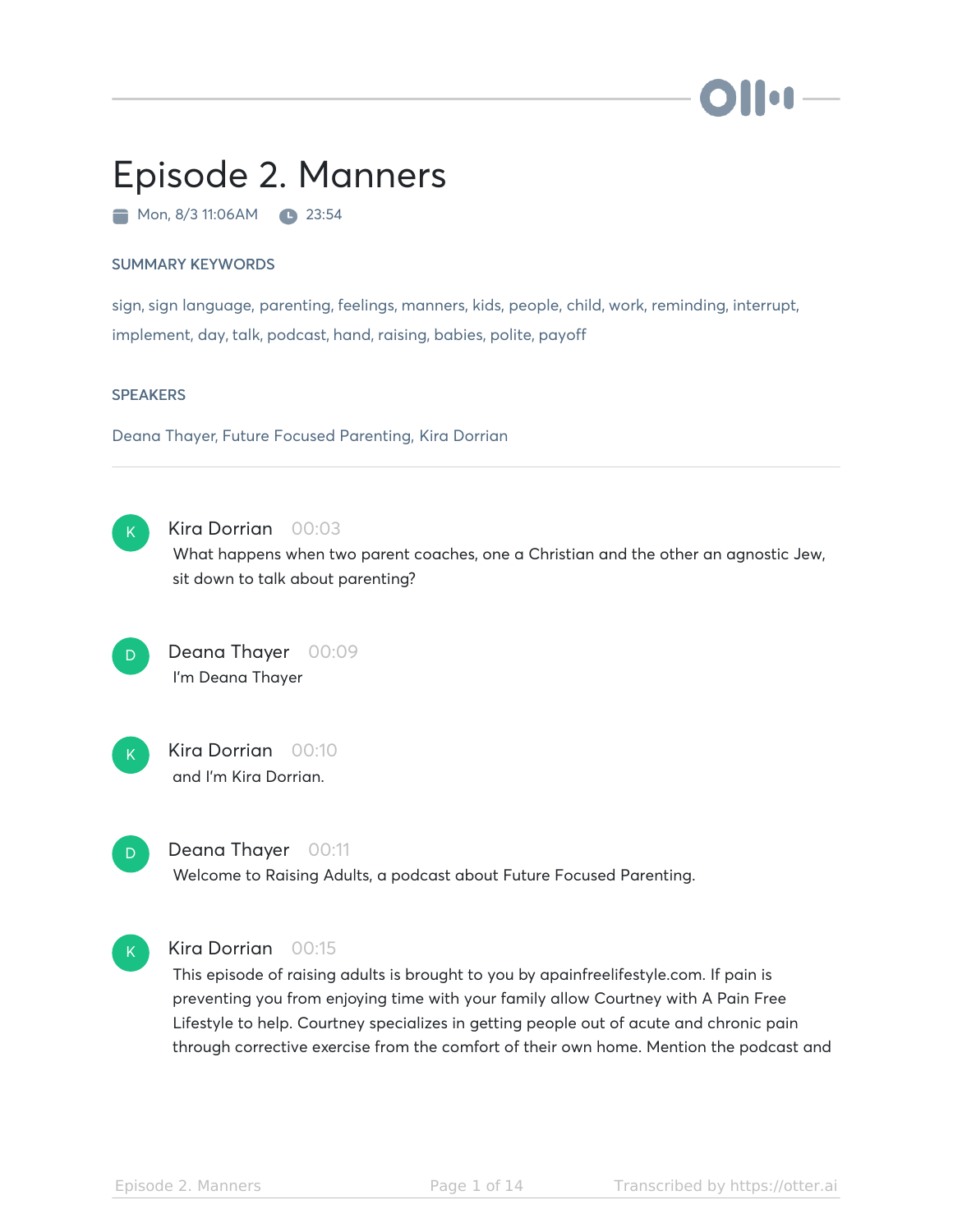get 20% off your treatment plan. Okay, so today we're going to talk about manners and how each of us approached that as we were future focused in our parenting. So let's start. Deana, why don't you talk a little bit about why manners were important to you.

### Deana Thayer 00:50

D

K

D

Yeah, and you're going to be hearing that really from us every time because the whole point of Raising Adults is that you have to know the why behind the what.

Kira Dorrian 00:59 Yeah.

#### Deana Thayer 01:00

I didn't create this saying, so I can't take credit for it. But I love it. It's that if you have a strong enough why you can tolerate almost any how. And for me when I was in the trenches of trying to maybe train on something that was difficult or felt like all I was doing was redirecting behavior all day, coming back to my why was huge. And that's going to be a real focal point, I think of everything we talk about. So in terms of manners, of course, coming at the perspective of where we are as a faith based family, it was a huge deal to us that we interact in a way that is loving to people that gives them courtesy that respects who they are as people, of course, for us also, we believe people created in God's image, they're hugely important, right? So we're going to be caring about people. That's, that's huge for our family. We are not going to be self centered. And in fact, when we have the opportunity to put others before ourselves, we're going to do that. And one of the things I did is, I was big into communication. I have a speech communication degree. That's my undergraduate degree. And so I'm really passionate about communicating well. And I know from, by that time, from some of my work in early childhood development and doing the birth classes and just infant stuff, that babies don't have that vocal acuity, but they do get hand dexterity first. So that was how the idea to do sign language came. And I had learned a little bit about that, and chose to sign with my kiddos. And that was our first exposure to manners, I taught them the signs for please and thank you so that even before they could say it, they could express it. And I will tell you, we used that well into childhood. It was so lovely to be able to be standing across the room, even, from my child while they're opening a gift at a birthday party. And I can just sign thank you and they get the memo to thank their benefactor, those kinds of things. So that was a practical way that we took the why - it's really important to us to be polite, we care about other people and then that was our how, is in the beginning, right out of the gate, we used sign language. So that's just one example. What about your thoughts?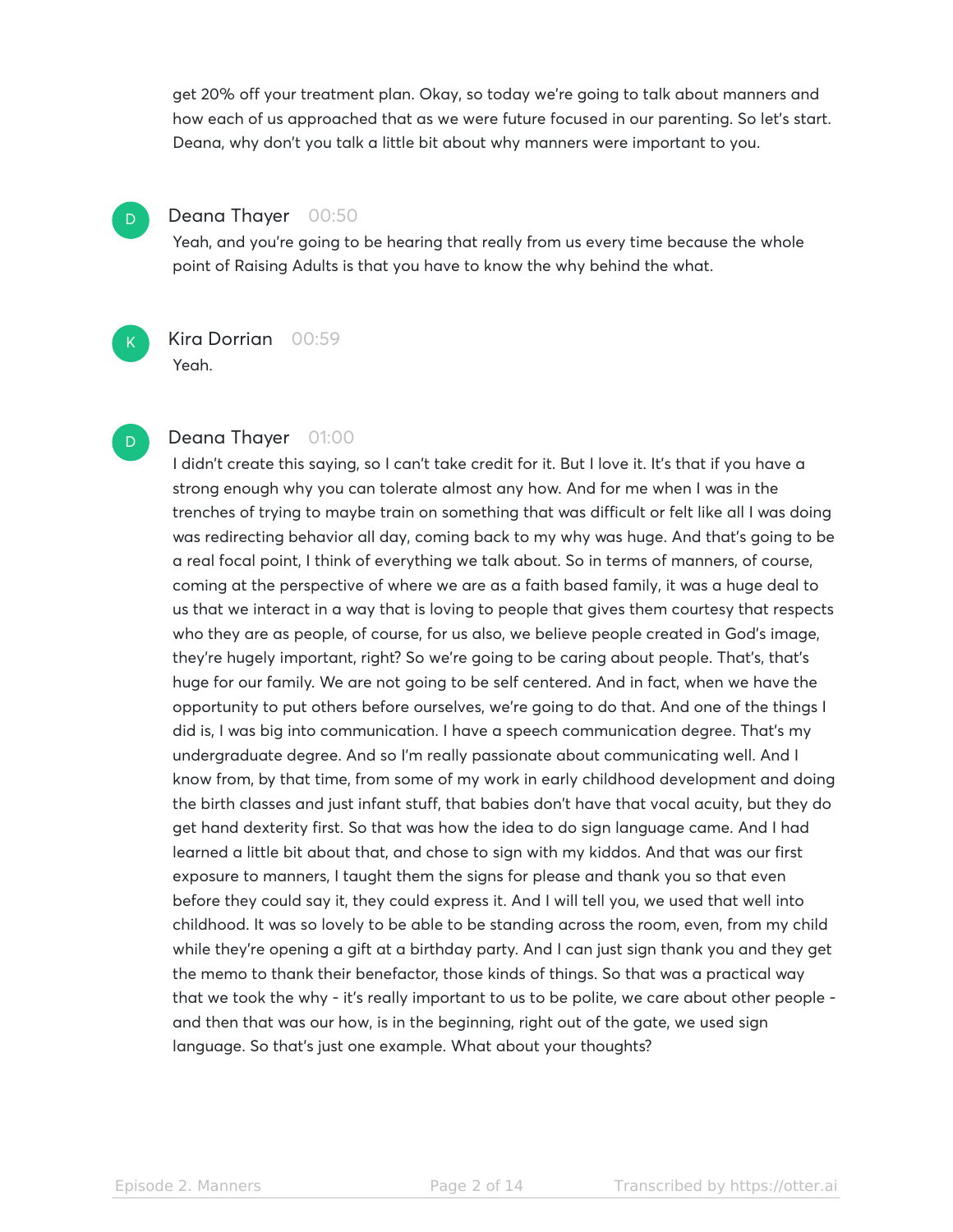

#### Kira Dorrian 03:09

Yeah, we were very similar. Sign Language was our first gateway into manners and I actually remember my kids started signing - I signed and signed and signed some more, I mean...



Deana Thayer 03:20 Isn't that the truth?



#### Kira Dorrian 03:21

I knew all the signs, I could sign all of I am a Bunny, like, start to finish in sign language and my children did nothing. And then I gave up. I gave up right around their first birthday. I was like, fuck this like, no way. This is a waste of my time. And then like three weeks later, boom, they started signing and...



#### Deana Thayer 03:38

We should actually tell our listeners that that's super normal.



## Kira Dorrian 03:41

Yes. It is. But I didn't know that!



#### Deana Thayer 03:42

If you, if you've been trying signing and you're signing to your baby and they are not signing back to you take heart, it does happen. And actually, they'll understand the sign long before they'll produce it. So stay the course, stay the course, because they will eventually...



#### Kira Dorrian 03:48

I did not know that and I was going absolutely nuts.

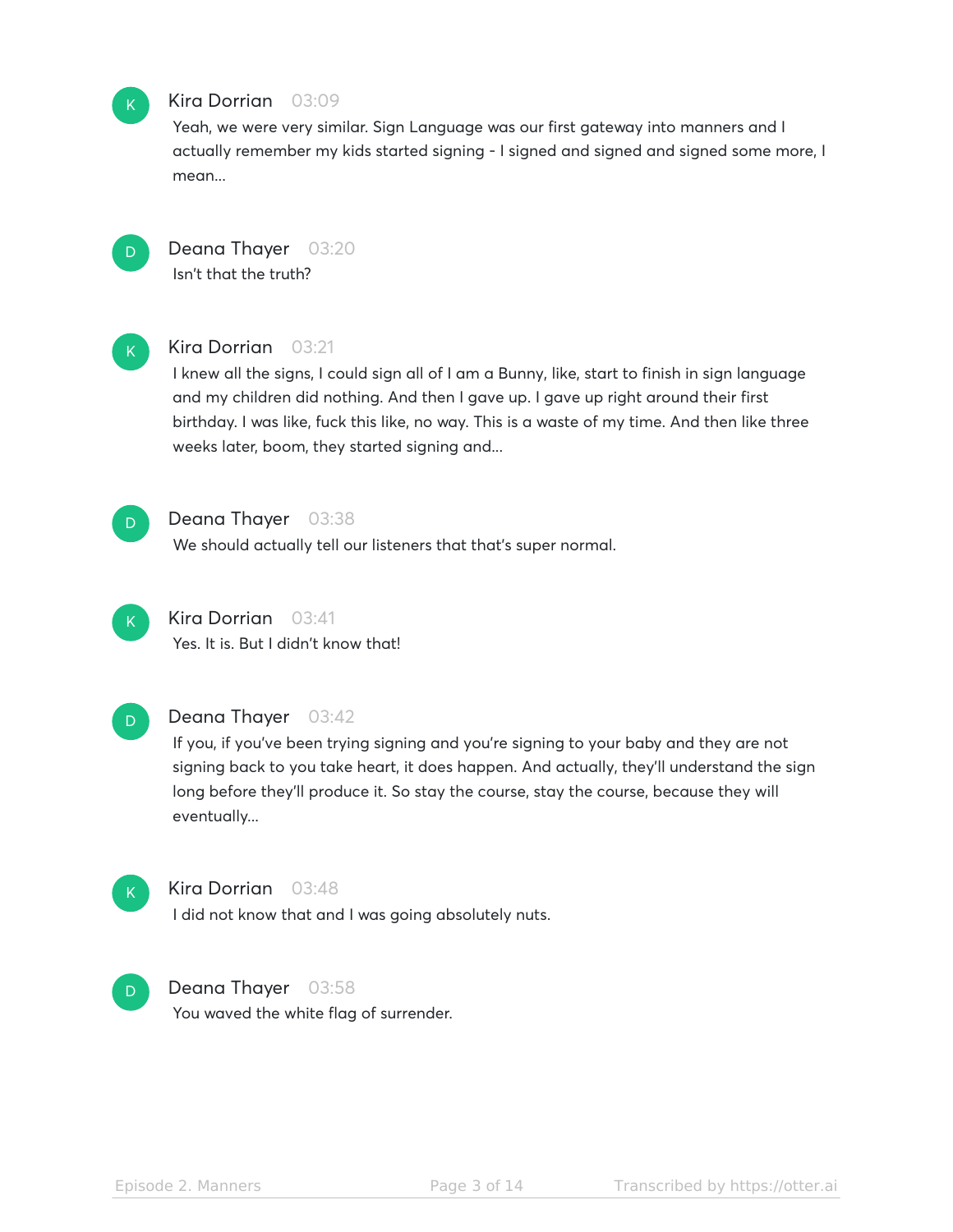#### Kira Dorrian 03:59

Yeah, that's it. But it's such a, I mean, I'm going off topic here again, but it's such a testament to the long game. Right? I mean talk about something that you are putting in all this effort and you are getting nothing back, but personally I feel like the whole first year of, of childhood is kind of like that, like you're putting in so much and you're not getting that much back and and parenting is the long game like now I get so much back now that my kids are older. But anyway, so yes, I signed and signed and signed, I gave up, they started signing, and it was one of the first things I was like, great ,you can sign. We are learning please and thank you. And for me one of the things that I was very purposeful about was I didn't want them to just, just say those things, I wanted them to understand why they were saying those things.

## Deana Thayer 04:45 What does that mean?

## K

D.

 $\mathsf{K}_{\scriptscriptstyle{+}}$ 

D

#### Kira Dorrian 04:46

What does it mean? So I would say things like you know, if someone gives you a compliment, it makes you feel good. And so we want to say thank you that someone made you feel good. So initially there was a lot of like, me jabbering on at them about why we say thank you for something. Or if you're asking somebody for something, they're taking their time to do something nice for you. We want to be polite and acknowledge that, and so we say please. So we taught please and thank you which, to our listeners, looks nothing like please and thank you. I don't know about your kids, but my kids signs, it was sort of like, you know, when you hear them when they start talking, and you know what they're saying, but no one else knows what they're saying.

Deana Thayer 05:24 The Mom interpreter

#### Kira Dorrian 05:25

Yeah, exactly. So our signs were hilarious. Like my kids, thank you is usually like a hand coming from the mouth down. And my kids would put their hand on their head, like they'd slap their hand to their head. It was a super cute, but anyway. And so we actually played a little game because my son loved DVDs, like just loved the cases and pulling them off of a shelf. This was like his favorite activity. So I would sit in front of the DVDs and I would make

 $\mathsf{K}_{\scriptscriptstyle{+}}$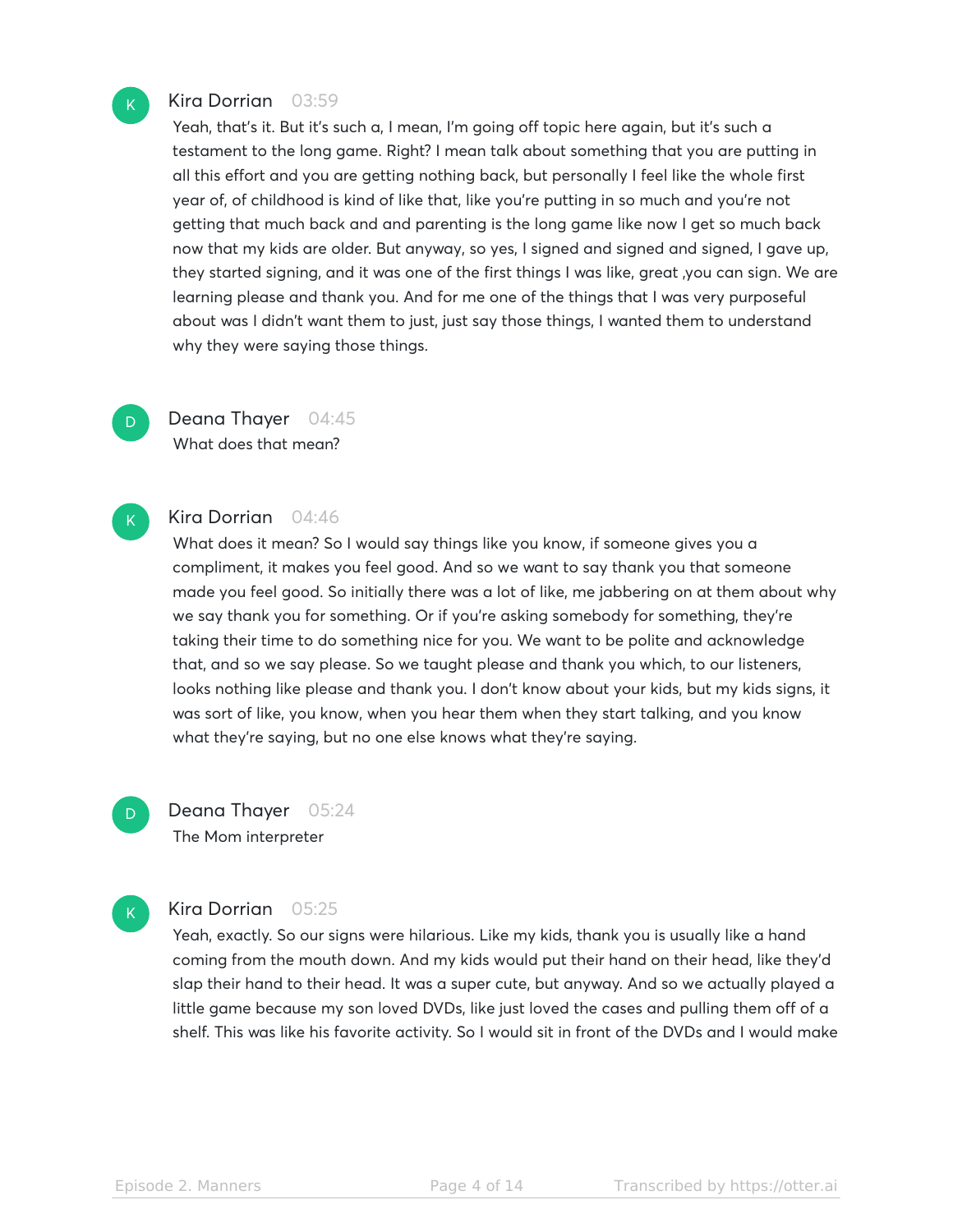him say please, and then I would pass him a DVD, and then I would make him say thank you, and we would just play this game over and over and over again. And then they caught on.



### Deana Thayer 06:02

Such a great way to do it too. You have to do that reinforcement.



## Kira Dorrian 06:05

Yeah. And it has to be fun. Right?



## Deana Thayer 06:06

It does. Something he already likes doing...



## Kira Dorrian 06:08 Exactly.



## Deana Thayer 06:08

Attach the sign language to it. And I want to say too, because you mentioned this and I love it, just so the listeners know as well, that approximations of signs are absolutely great and normal and babies often at first will do a version of the sign that isn't exact, which is a-okay, because they'll get there.



#### Kira Dorrian 06:25

Yeah, I always thought, the sign for water is like you make a W with your fingers. I was like, what one year old can make a W with the, I mean, they're never gonna look like that.



#### Deana Thayer 06:34

Actually, a lot of them end up doing what ends up being the sign for wine, which is hilarious. But...there's so many things that can just go slightly wrong with that, but they're cute because they're babies.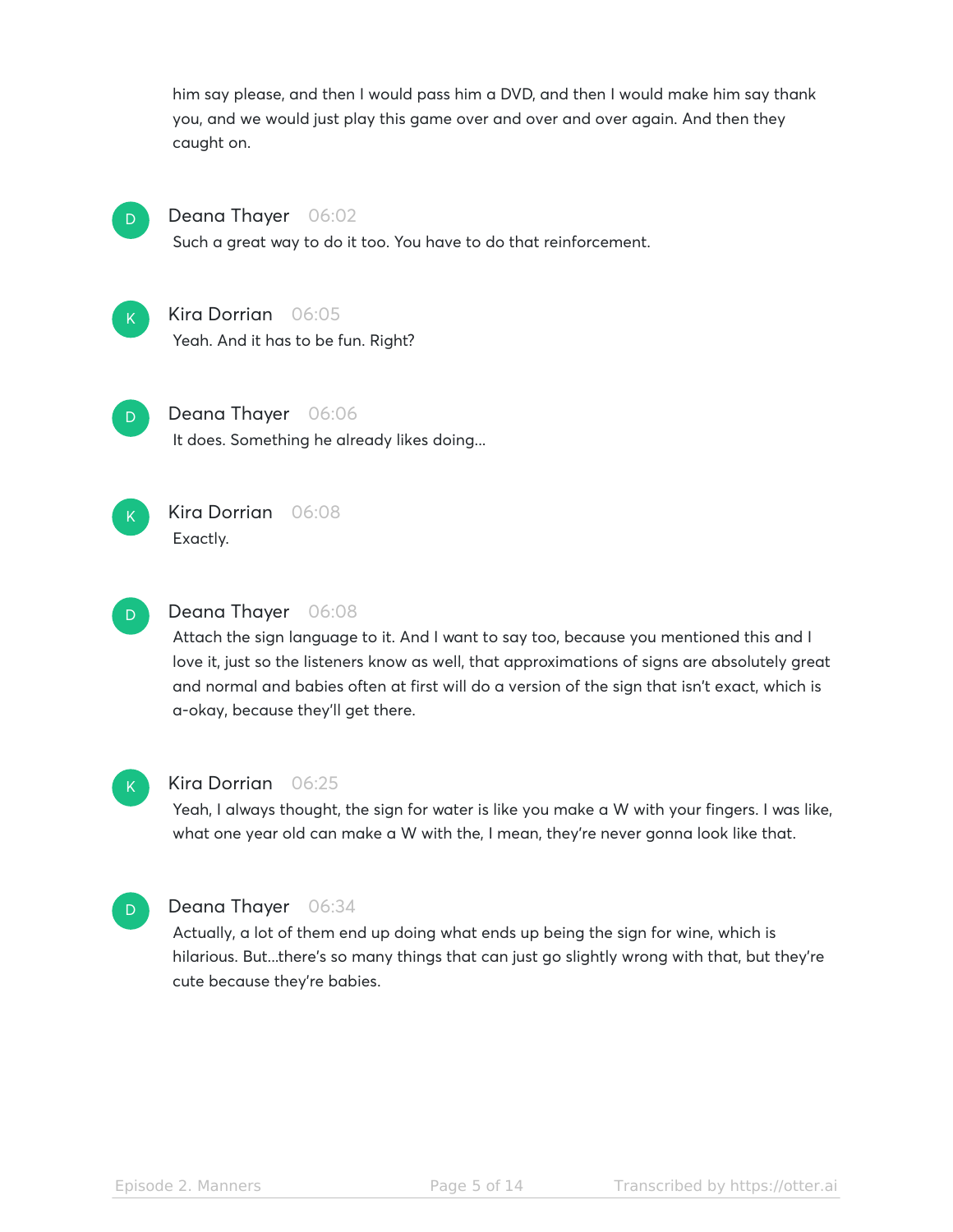

D.

#### Kira Dorrian 06:45

Yeah, exactly. I love it. And so yeah, so we played this little game and I taught them please and thank you and similar to you. I may have even gotten this from you. I still use it to remind for thank you. My daughter never needs reminding, but my son does sometimes, but I also will use it if they're doing something they shouldn't be doing. And I'll use the sign for no thank you...to be able to sort of discipline them privately so that they're not getting embarrassed. But they, I can send my message.

#### Deana Thayer 07:14

I love that. And we did that a lot too. We we used wait a lot. If I was in a more public setting where they were getting impatient or maybe starting to fuss, I could just do the sign for wait and it didn't engage us in any kind of struggle for power or control. And the other nice thing is, like you mentioned, just, just a really quiet redirection, that maintains their dignity. So you're not having to call them out in front, possibly in front of people or in a public setting. You can just let them know, you know, no thank you. We also would sometimes use the sign for stop if there was something they were doing that I needed to just cease. I didn't want to make a scene and another great pro tip right here is we loved it for avoiding that horrible moment in the restaurant when you'd like the floor to open up and swallow you because your child just said I have to poop. So we also taught them the sign for toilet. And just had them do that anytime we were in public so that we knew they needed to go to the restroom, but could avoid that festive...

 $\mathsf{K}_{\scriptscriptstyle{+}}$ 

Kira Dorrian 08:20 right? Well, and again...

Deana Thayer 08:21 ...moment of embarrassment. D

 $\mathsf{K}_{\scriptscriptstyle{+}}$ 

D

Kira Dorrian 08:22 ...again, that's manners, right?

Deana Thayer 08:23 It is.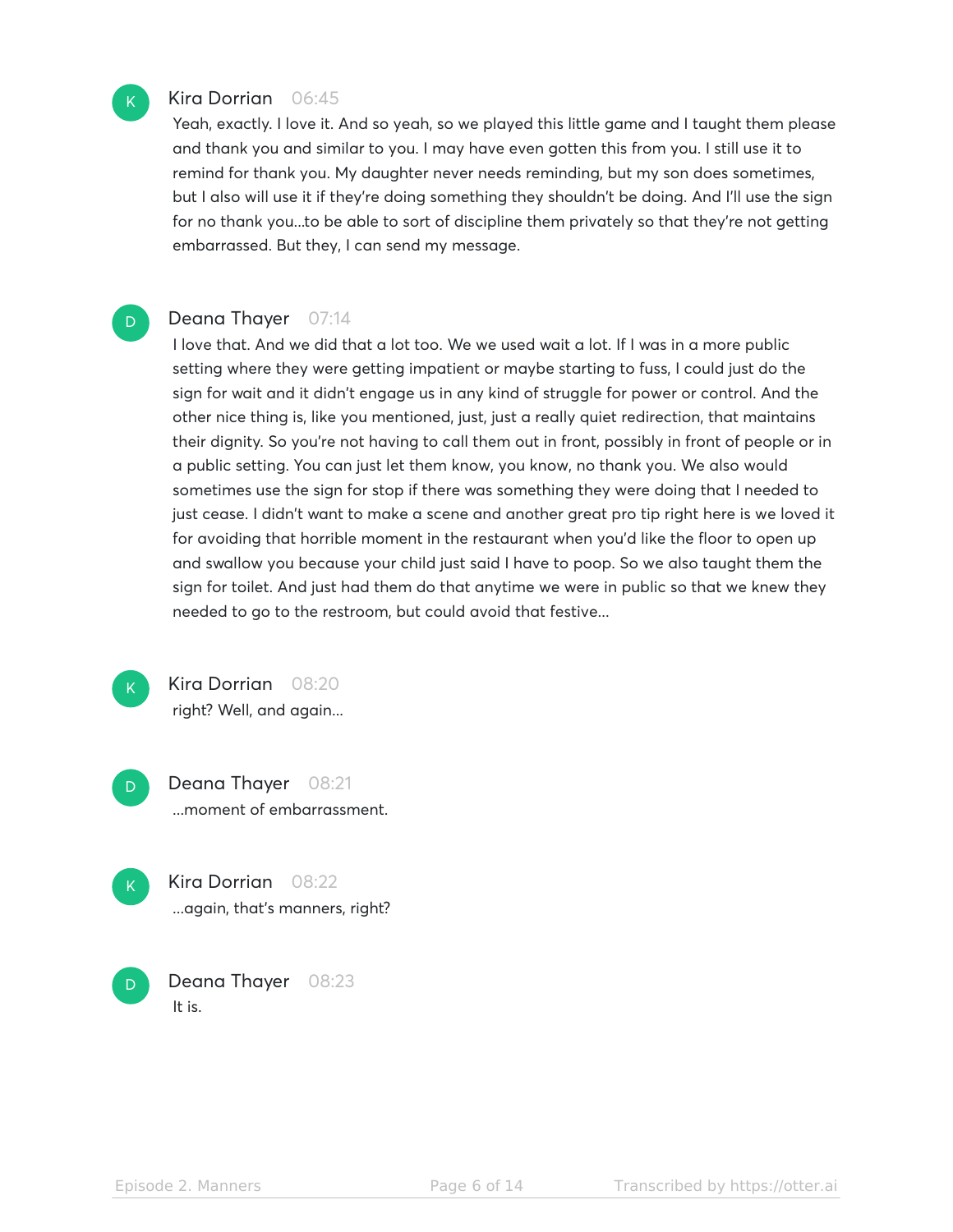

D

 $\mathsf{K}_{\scriptscriptstyle{+}}$ 

D

#### Kira Dorrian 08:24

Creating a polite way of communicating in the world because our world really does still revolve around this. I think it's fading a little bit. Yeah, but, but I think that it is still noticed and appreciated when people are polite. And that also again, back to this idea of we are raising adults. What kind of adult do I want to contribute to the world? I want an adult that knows how to say please and thank you. I want an adult that can send a thank you note. I want an adult that you know doesn't announce that they have to poop in the middle...you know, not that anyone does, but you know what I'm saying.

#### Deana Thayer 08:55

But that wouldn't be socially acceptable.

## Kira Dorrian 08:58

So yeah, I completely agree. I guess sign language for both of us, that was a huge way of implementing these, these different, these different things. How did you, did you use manners...so putting sign to the side once you then kind of transitioned into, okay, my kids can talk, you know, what, what kinds of things did you do around manners?

#### Deana Thayer 09:20

Right. Well, actually pretty similar to you. We, when they were able to handle a little more rationale and background, we spent time explaining the why. So again, coming back to that why behind the what, and talking to them about again, it was with an others focus. So once they could talk and could say, please, thank you, those kinds of things, politely ask to do something, knew how to politely even ask me to change my mind. If I had maybe given an instruction we taught them a "polite appeal" is what we called it, mommy may I please appeal. And we always talked about the why so with the manners, a big one I loved that you said you know, it makes you feel good when someone gives you a compliment. We're gonna thank them. You gave me a good feeling.



D

## Kira Dorrian 10:03

Yeah.

#### Deana Thayer 10:04

And so we talked about otherwise around that with gift giving was a big one. Even, we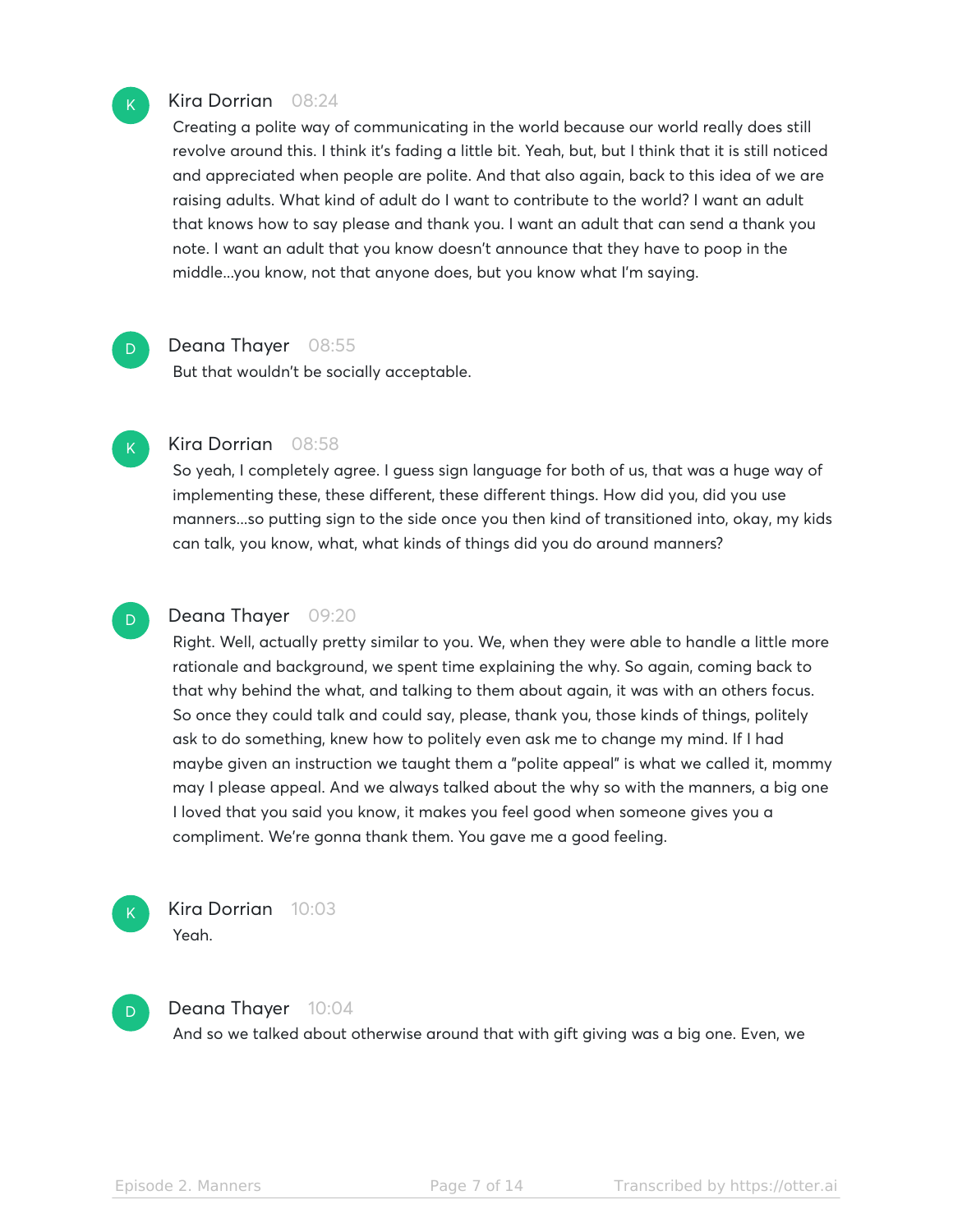talked so much about even if you open it and you know, inside, it wasn't really what you were hoping for, or you already have one, that that person spent their time and resources to go out and they were thinking of you and they chose you something and it is the right thing to do to thank them for that energy and effort they put forth, regardless of whether the gift brings you inherent joy. It's really again, it's about the other and how can we honor that so we talked a lot about that once they had that verbal skill. Then we got really more into the why so that they could make it an ongoing habit and not just once the sign dropped, oh also so did the manners we didn't want that to happen, right?

#### Kira Dorrian 10:45

I love that. I love that. We do, back to the waiting thing. So we, I don't know if you've heard of this or if you've even seen my kids do this, but they, if they want to interrupt if I'm having a conversation, one of the manners that was really important to me was this idea of politely interrupting. I appreciate you're a kid, I appreciate you need my attention. But you also need to learn how to navigate that and be patient and wait. So my kids put their hand, I did not come up with this. I'm just going to tell you all that I read this in an amazing blog, but they put their hand on my arm. And then I put my hand on their hand to let them know that I know they're waiting. And I think with all of these things, though, one of the things I want to talk about, is that what it like, what it looks like to implement this, because what a great idea, isn't that a great idea? Wouldn't it be nice if that worked the first time, but it doesn't, it works like the 50th time.

D

 $\mathsf{K}_{\scriptscriptstyle{+}}$ 

Deana Thayer 10:58 Absolutely.

 $\mathsf{K}_{\scriptscriptstyle{+}}$ 

#### Kira Dorrian 11:05

And so let's talk a little bit about what it was like to implement because I get, I go crazy with these parenting books. I don't know how many you read, but I read like, just too many when I was pregnant...



## Deana Thayer 11:48

More than I care to admit.



#### Kira Dorrian 11:49

Right. And they're great in theory, like that's such a good idea, but then the actual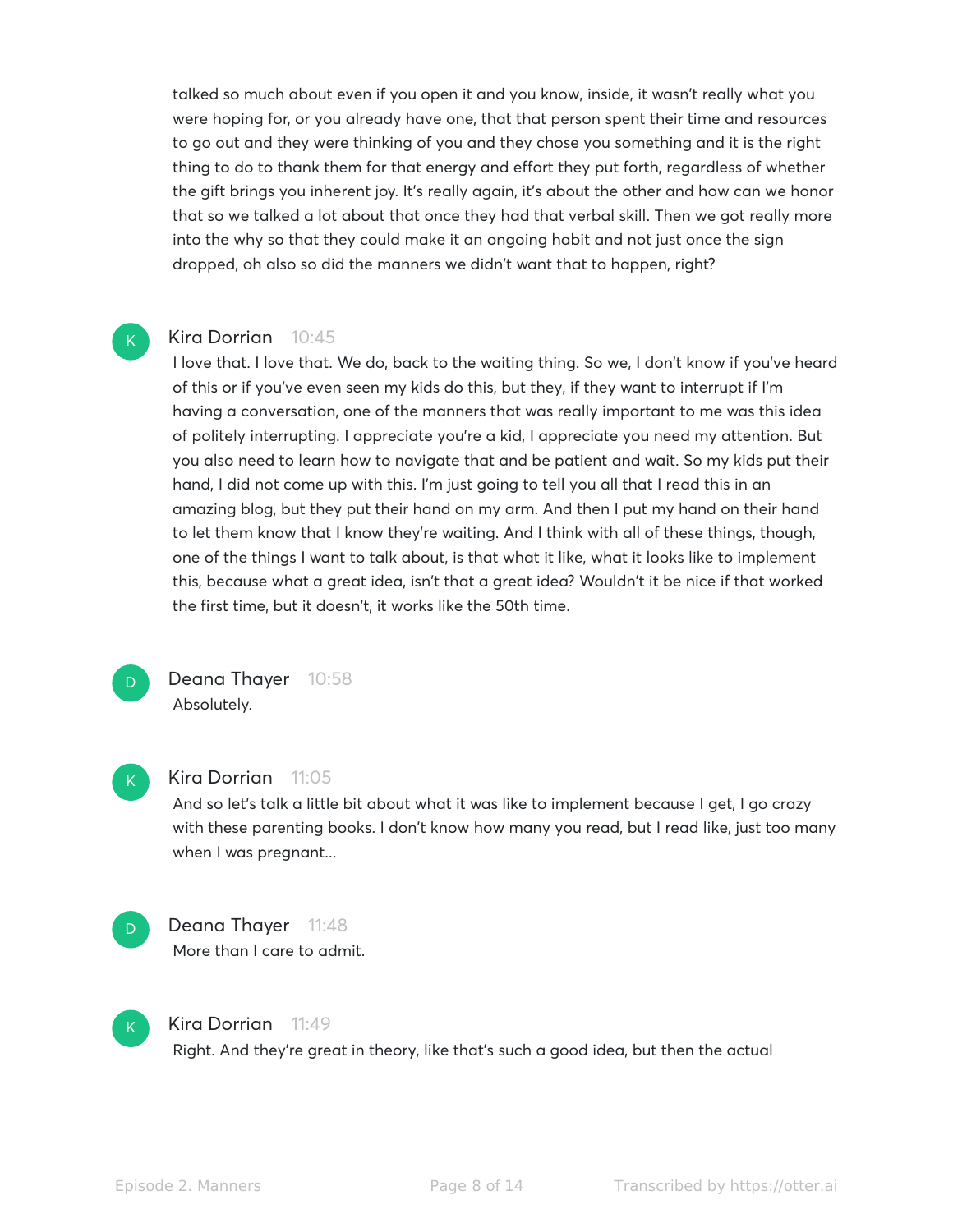implementation is hard.

Deana Thayer 11:58 It is hard.

#### Kira Dorrian 11:59

And so one of the best parts I read talks about when you're implementing something new, you don't get to relax for three days. That was her view. And this worked really well for us that there's a three day learning curve for kids. And so the first day is the hardest, because you literally have to redirect, redirect, redirect, right, it's your entire focus for the day. So you want to implement something new on a day where you can handle that, not on a day where you're running around doing errands, not on a day where someone's coming for dinner, implement it on a day where you have the bandwidth to be completely focused on teaching please and thank you, or be completely focused on every time they try and interrupt me, I am going to prioritize reminding them to put their hand on my arm, reminding them to wait, right and that's going to suck, but being willing to focus on that. And then she talked about that the second day, it gets a little better. And by the third day, usually it's resolved. And we have found that to be true in parenthood that if we kind of focus on those three days, that oftentimes by that third day, the kids have got it, like, they've started to figure it out.

## D

D

 $\mathsf{K}_{\scriptscriptstyle{+}}$ 

#### Deana Thayer 13:02

Yeah, it's so interesting. We did that, too. We called it the interrupt rule. And it didn't necessarily have to be my arm, but they put a hand on me- on my leg, my arm, something - and I put the hand back over theirs. That's like I notice you, I acknowledge you, I'll be right with you. And I also love that you mentioned the three day rule because even with my sleep consulting clients, if they're gonna do what I call the rip the band aid off approach, and really try to get baby on some kind of a routine, I always tell them, you can probably expect three rough nights but no more. Because if you're really committed to it, most things with kiddos don't take longer than that. And there's actually even research behind that just in terms of their rhythms. Adults, you've probably heard, everybody's heard. You know, it takes about 21 days to create a habit. Kids have a quicker uptick, they can really on ramp pretty fast with things. But it does mean in the moment, you're focusing almost entirely on that. It was the same way for us, which I'm sure we'll talk about in a future one with our house proofing are babies.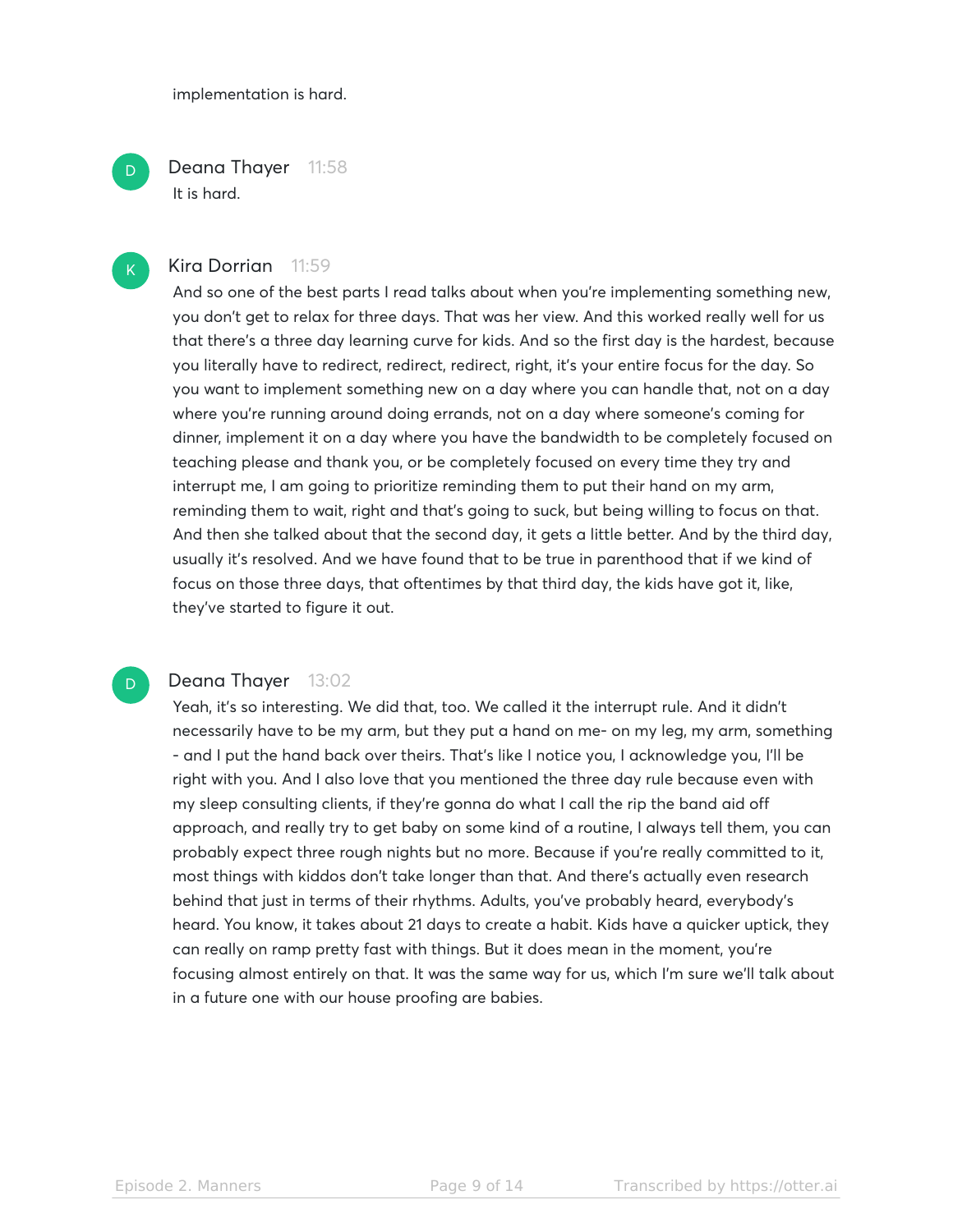

D

#### Deana Thayer 14:00

So that took a lot of focus too... walking up the stairs after baby every single time and following them back down. I mean, tiring, but payoffs are later. And with the interrupt rule, I just wanted to say another really helpful thing when you're in the trenches of that if you, if you listen to this and you find yourself thinking I'd like to try that. Really don't despair, even if you haven't implemented while they're toddlers, they can pick it up even as young grade schoolers, I'd say and even a little bit older, and it just means that probably for the first day, every time you're reminding, you're saying, oh, we actually put our hand on Mommy, and then you'll feel my hand, that lets lets you know that I know you're there. And then I need you to wait. And reminding, reminding, reminding. So I actually did combine it at least at first with verbal reminders until we could just have that beautiful silent hand, hand, wait. And so for, for a good, I think we usually would pick to do these things on a weekend. It just meant that then both partners were on point, not somebody having to rush off and go to work, both of us can be saying, really also showing, hey, look, we're a united front here, we're both on the same page. If you come to talk to daddy, you're going to get the same. Yeah, situation. Right. So that was really important. And so I did, I don't know about you, but I did back it up with explaining what we're doing a lot. I mean, I would say dozens of times at first that first day, day and a half.



D

#### Kira Dorrian 15:20

And I think that's the how that you're talking about right? So you know, your why, your why is I want to be able to finish a conversation. I want to teach my children to interrupt politely. And for me, it was always and you know, I want them to be seen by this world that's judging them from day one as the polite children and the lovely children that I know they are. So that's the, that's the why. The how, like you said, sometimes you have to tolerate a pretty nasty how, and so that's the how right is like, oh man, I'm gonna have like three days of this nonsense. And I'm gonna have to be totally focused on that but the payoff is so huge.

#### Deana Thayer 15:56

Well, and again, that's why you go back to the why; it helps you when you're in that, you remember, oh, this is going to be so worth it when they are seen as those polite kids and when they have a skill to be able to interrupt politely, but I also think part of the why also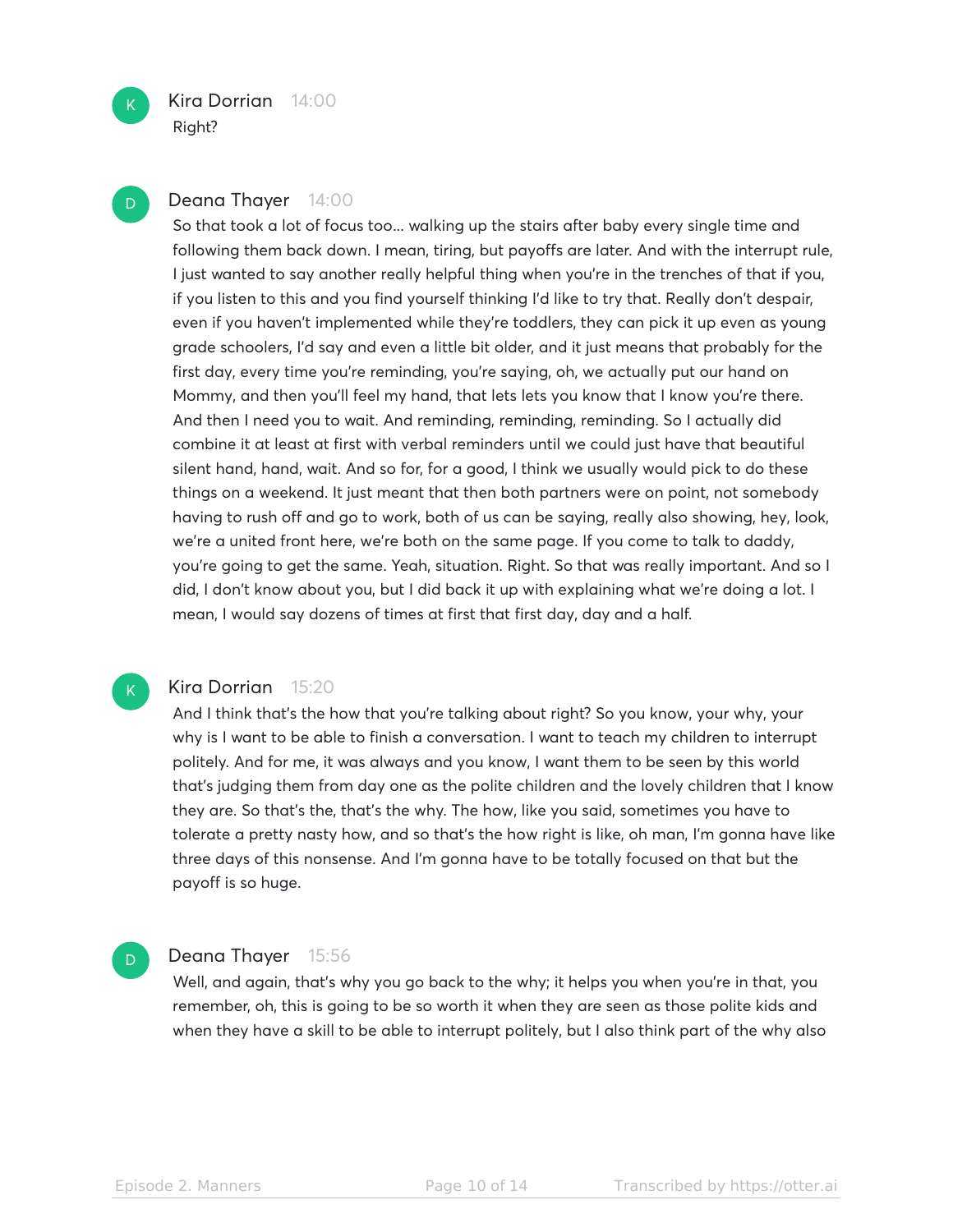is for them, to give them, you have a way to get to your parent, you're never going to be just ignored or pushed aside, you have a way to get to me. But you may need to sometimes wait a little bit while I wrap up that sentence or finish that thought.

## Kira Dorrian 16:23

Right. Exactly, and they feel honored and acknowledged. You know, when you, when you put the hand on, you're saying I see you, I acknowledge that you need me. That's half of what they need is just to know mom's coming right, she's gonna be there. And yeah, I think that where, where it can be really hard is the when we, when we jump into feeling like I just have to, I just have to fix it. And if I can't fix it, well fuck it. Right because it's so hard and I'm just trying to survive. And and I get that I really, I really do. And I think that that's where a lot of parents they give up kind of like I did with the sign right. I'm like I've been doing this over and over and over again. Forget it, forget it. I'm all done. But this perseverance, I think the more you put into it and keeping your eye on that long game, it does it makes those days where you're like, oh my gosh, here we are, again. It makes those days a little bit easier to weather if you can see the payoff.

## D

D

 $\mathsf{K}_{\scriptscriptstyle{+}}$ 

#### Deana Thayer 17:17

That's right. And if you're having a day where you already wonder is this day over yet, and it's 9am. Congrats, you're normal, first of all, but I think it is also wise to take a little step back again and get that big picture. Because it might be really hard even maybe into the third day, you might, you might go the distance with a 72 hour hard situation, but really three days in the grand scheme of raising a person for a couple decades? Doable.



Deana Thayer 17:47 Easy? No. Doable? Yes.

Kira Dorrian 17:49 And worth it.  $\mathsf{K}_{\scriptscriptstyle{+}}$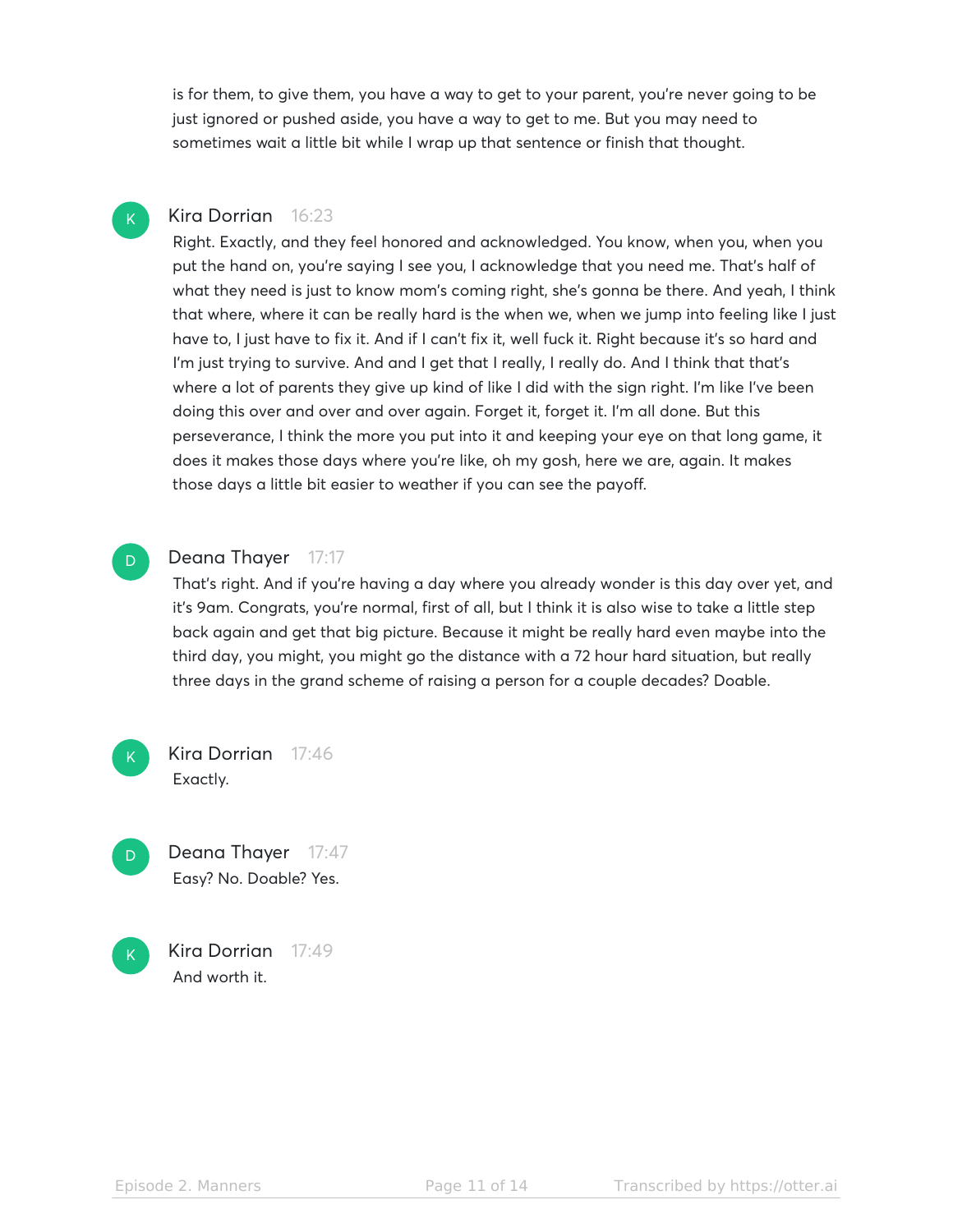

Absolutely.

#### Kira Dorrian 17:50

And worth it. And I also think there's a piece here that I want to talk about because I haven't talked about this yet. Around the feelings that might come up for your child as you're navigating these new things. I used to live in London. I lived in London for a long time. And I definitely want to talk about that at some point in our podcast because it's really interesting when we go back to London to visit my husband's family is all there. The parenting styles there are so different from here. And so one of the things I've noticed this is totally off topic, but worth sharing is that here we are, Dave and I, my husband and I, are seen as like pretty strict parents, like who give a lot of room for feelings, but have pretty high expectations and set really strong boundaries for our kids. In England, we are seen as pushovers. Yeah, people think that we just let our kids walk all over us. And I think it's the feelings aspect. Like the the sort of emotional intelligence stuff hasn't, hasn't quite crossed the pond yet. Yeah. And so people sort of can't understand why we'll just sit with our kids while they're crying and let them feel their feelings. And so I think they see that as being pushovers. We like to joke that we're super strict. And then we really want to know how our kids feel about that. So there's this, we set these really strong boundaries. But then we also want to allow them all their feelings within those boundaries, because kids are going to push boundaries. And we're going to do a whole podcast on that. I am sure. They're going to push it, and they're going to have feelings about it. But that doesn't mean that it's the wrong choice. And I think that's where parents can sometimes give up as well if they're like, oh, this is really upsetting my child. Like, they really don't. This isn't working.

Deana Thayer 19:33 Right. You wanna throw in the towel.

 $\mathsf{K}_{\scriptscriptstyle{+}}$ 

D

#### Kira Dorrian 19:34

Right. And I remember someone said to me once when my kids were really small, like, if your kids wanted to play with Drano. Would you let them?No. What if they cried and cried and cried about it? What if they were so mad that you wouldn't let them play with the Drano? Would you still let them play with the Drano? Well, no. And she said, that's what boundaries are. They're not gonna like them. Of course, they're not gonna like them, but you set them to keep them safe, you set them to keep them healthy and well, you set them

 $\mathsf{K}_{\scriptscriptstyle{+}}$ 

 $\overline{D}$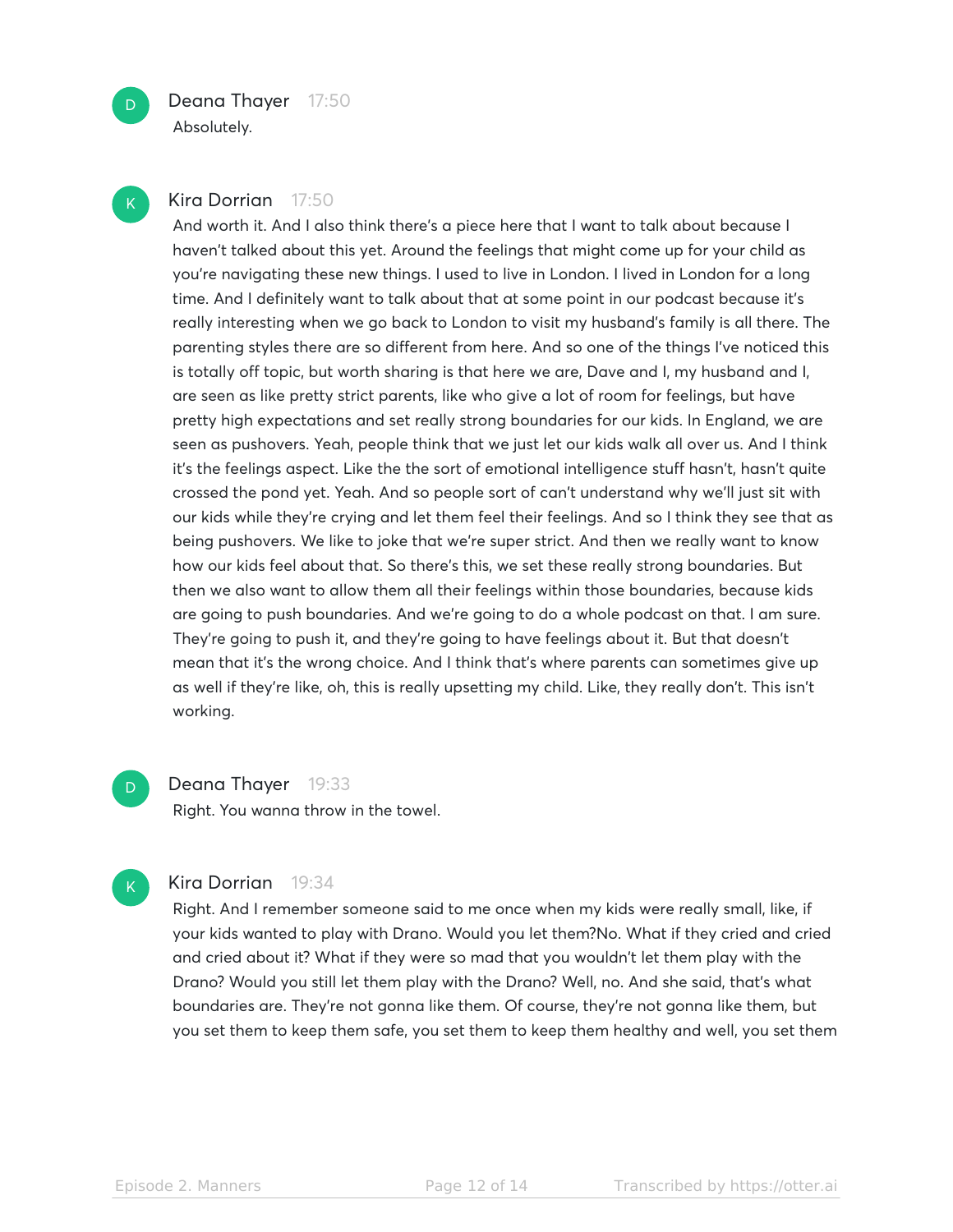to set them up for adulthood in society. So it's the same thing. So all that is to say that when you're teaching your child please and thank you, and you refuse to give them the thing until they say, lease, or you're teaching them to wait by putting their hand on you, and you're refusing to deal with whatever it is they want to deal with until they have followed the rule. They're going to have some feelings about it. And first and foremost, that's normal. Don't think that that means it's not working. Don't think it means you're a terrible parent, because you've upset your kid. They're gonna be upset about it. Of course they are. But that doesn't mean it's the wrong thing. So then the next part of that, I think, is to allow them those feelings, they're allowed to be upset about it. They're allowed to feel frustrated, and you can honor that I can see that you're frustrated that you can't have my attention right now. I need you to follow the rule, and then you will get my full attention. Right. So acknowledging how they feel leaving room for their feelings, not trying to shut those feelings down. Those two things can coexist. You can set a boundary and allow your children their feelings at the same time.

#### Deana Thayer 21:00

Yeah, they can coexist and even more, and I think you would agree they should coexist, because we don't want to tamp down their feelings around it, even if it means that that boundary does still need to stay there. But the feelings are allowed to be there as well about that. And in fact, for those of you who do have little people, a little window into the future, I can just tell you that when your teenager is having some strong feelings about a particular consequence you've chosen, you probably picked the right one. Because if it doesn't bother them at all, it didn't get to whatever that issue was. And I've really come to see that as I've kind of started navigating these teen waters, that when they're most feisty, or feel really strongly about something. Oh, I probably hit the nail on the head there. Yeah, that really got, it really got to them. Yeah, that was the appropriate loss of privilege or whatever it might be.

#### $\mathsf{K}_{\scriptscriptstyle{+}}$

D

#### Kira Dorrian 21:52

Yeah, I think we have to let go of this idea that we are supposed to be their friends. I hope one day I get to be their friend. But right now I'm their mom. Absolutely. And that means, that means sometimes they're not gonna like me and I have to be okay with that, which I'm going to tell you is super hard. Like, I'm not suggesting that's easy. But I think that time and time again, when I'm, when I'm up against a wall, and I have to make a decision between being their mom and being their friend, I will always say, this is one of those times where I don't get to be your friend, I have to be your mom, you know, and that means X, Y, or Z.